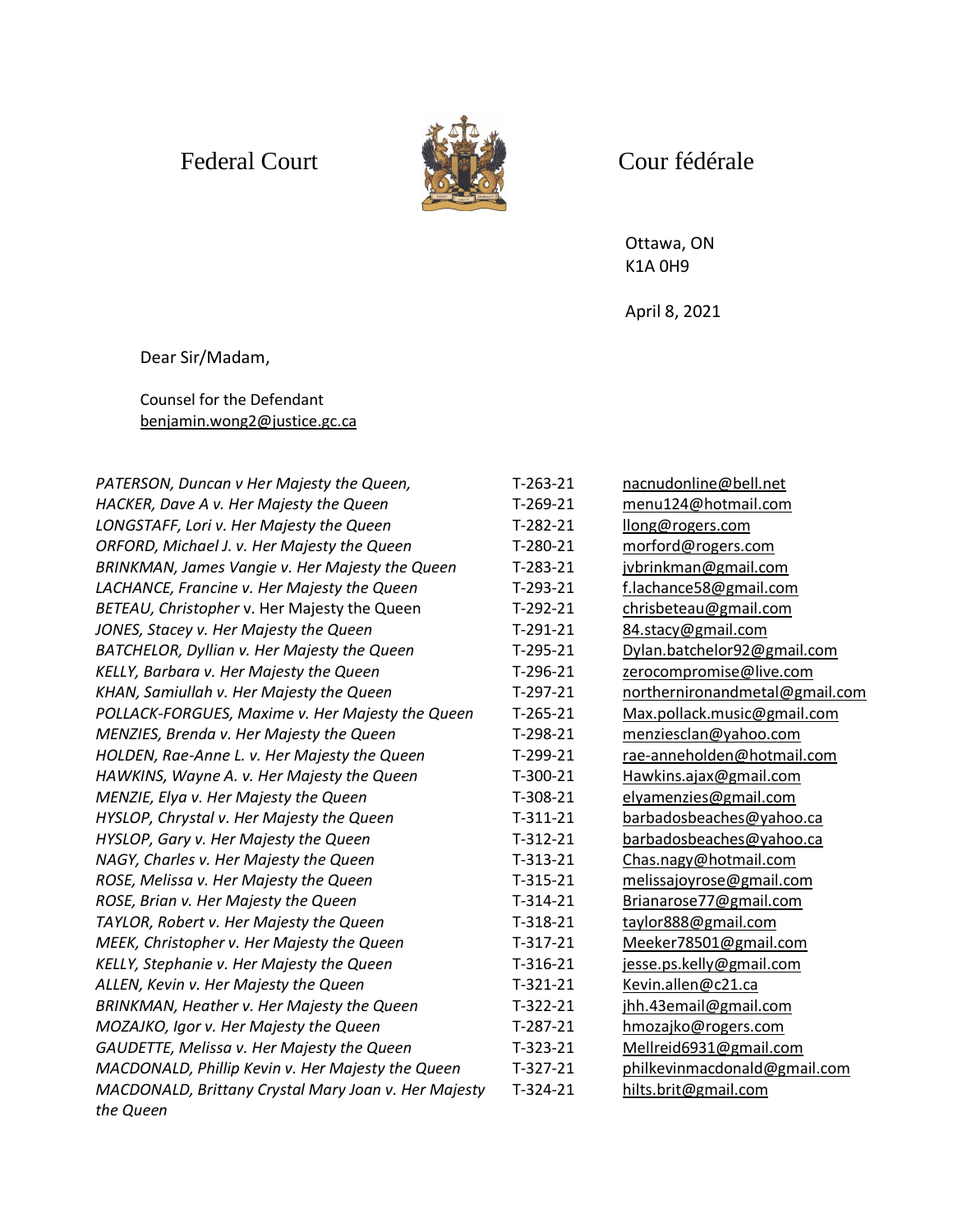| HINGLEY, Daniel Grahame v. Her Majesty the Queen   | $T-333-21$ | danhingley@shaw.ca          |
|----------------------------------------------------|------------|-----------------------------|
| BYRNES, William v. Her Majesty the Queen           | $T-332-21$ | worbyrnes@hotmail.com       |
| NAGY, Janine v. Her Majesty the Queen              | $T-331-21$ | Janine.nagy@hotmail.com     |
| KELLY, Jesse v. Her Majesty the Queen              | $T-345-21$ | zerocompromise@live.com     |
| AMADEI, Giovanni v. Her Majesty the Queen          | $T-352-21$ | bongiovanni@gmx.com         |
| CONNELL, Kristine v. Her Majesty the Queen         | $T-365-21$ | Alive75cobohall@hotmail.com |
| ROLFE, Kimberly v. Her Majesty the Queen           | $T-370-21$ | rolfekim@gmail.com          |
| WOODS, Dean v. Her Majesty the Queen               | $T-344-21$ | dean.woods@rogers.com       |
| YOUNG, Betty Ann v. Her Majesty the Queen          | $T-364-21$ | betty-young@hotmail.com     |
| Joan Hughes v. Her Majesty the Queen               | $T-382-21$ | jhh.43email@gmail.com       |
| Henry Urion v. Her Majesty the Queen               | $T-418-21$ | zorbahu@protonmail.com      |
| Randy Ladic v. Her Majesty the Queen               | $T-419-21$ | rjsmoove@shaw.ca            |
| Ashlee Lugano v. Her Majesty the Queen             | $T-423-21$ | Ashlee.lugano@gmail.com     |
| Michelle Perron v. Her Majesty the Queen           | $T-467-21$ | perrm123@gmail.com          |
| Valerie Perron-Herrera v. Her Majesty the Queen    | $T-471-21$ | VIPnts123vp@gmail.com       |
| Kent Danforth v. Her Majesty the Queen             | T-486-21   | fantom304@rogers.com        |
| Carolyn Elizabeth Ritchie v. Her Majesty the Queen | $T-491-21$ | megalsal@yahoo.ca           |
| Jennifer Green v. Her Majesty the Queen            | $T-512-21$ | Darbygreen51@gmail.com      |
| James Wayne Skerritt v. Her Majesty the Queen      | $T-404-21$ | wayne-skerritt47@rogers.com |
| James Craig Low v. Her Majesty the Queen           | $T-524-21$ | low.jcraig@gmail.com        |
| Juliet Jordan Starr v. Her Majesty the Queen       | $T-523-21$ | julietjordanstarr@gmail.com |
| Steve Vetricek v. Her Majesty the Queen            | $T-563-21$ | steve@drfeelgood.ca         |

This is to advise of the following Direction of Madam Prothonotary Aylen dated April 8, 2021;

*"The Court has issued the attached Order in T-130-21 and nine other proceedings commenced based on Mr. Turmel's kit claim. As set out in the Order, T-130-21 has been designated as the lead claim and the other nine claims have been stayed pending a final determination in T-130-21 and any appeal therefrom. Following the final determination in T-130-21, it will be open to the Plaintiffs in the other nine actions to request that the Court permit their claims to proceed if they can demonstrate that they are differently situated than T-130-21 such that they should not be bound by any final determination made therein.*

*The Court proposes to proceed in the same manner in relation to your proceeding. In the event that you oppose a stay of your proceeding on the terms as set out in the attached Order, you must provide the Court, by no later than April 15, 2021, with any submissions as to why your action should not be stayed. The Defendant may file any responding submissions by April 20, 2021."*

Yours truly,

Kathy Craigie